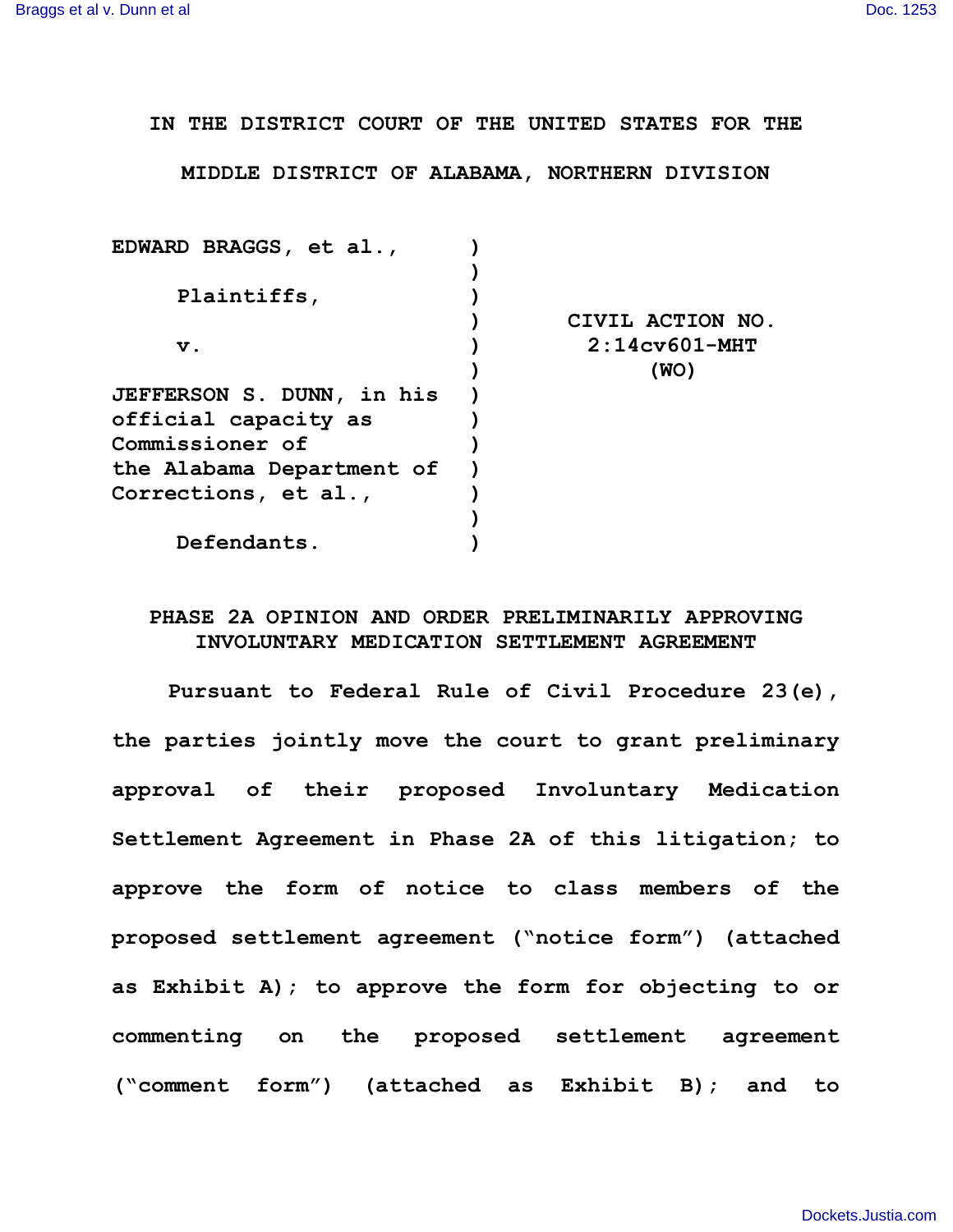**approve the process for providing notice and collecting comments from interested parties, as further set out below. Based on the entire record before the court, the court finds as follows:**

**First, the court finds that the proposed settlement agreement should be preliminarily approved, that notice should be provided to interested parties, and that a fairness hearing should be conducted.**

**The court further finds it appropriate to provisionally certify a Rule 23(b)(2) injunctive-relief settlement class composed of "all persons with a serious mental health disorder or illness who are now, or will in the future be subject to defendants' formal involuntary medication policies and practices." For reasons to be articulated in a final decision regarding whether to approve the settlement, the court preliminarily finds that the settlement class meets the requirements of Rule 23(a)--numerosity, commonality, typicality, and adequacy of representation--as well as the requirement of Rule 23(b)(2) that the issues**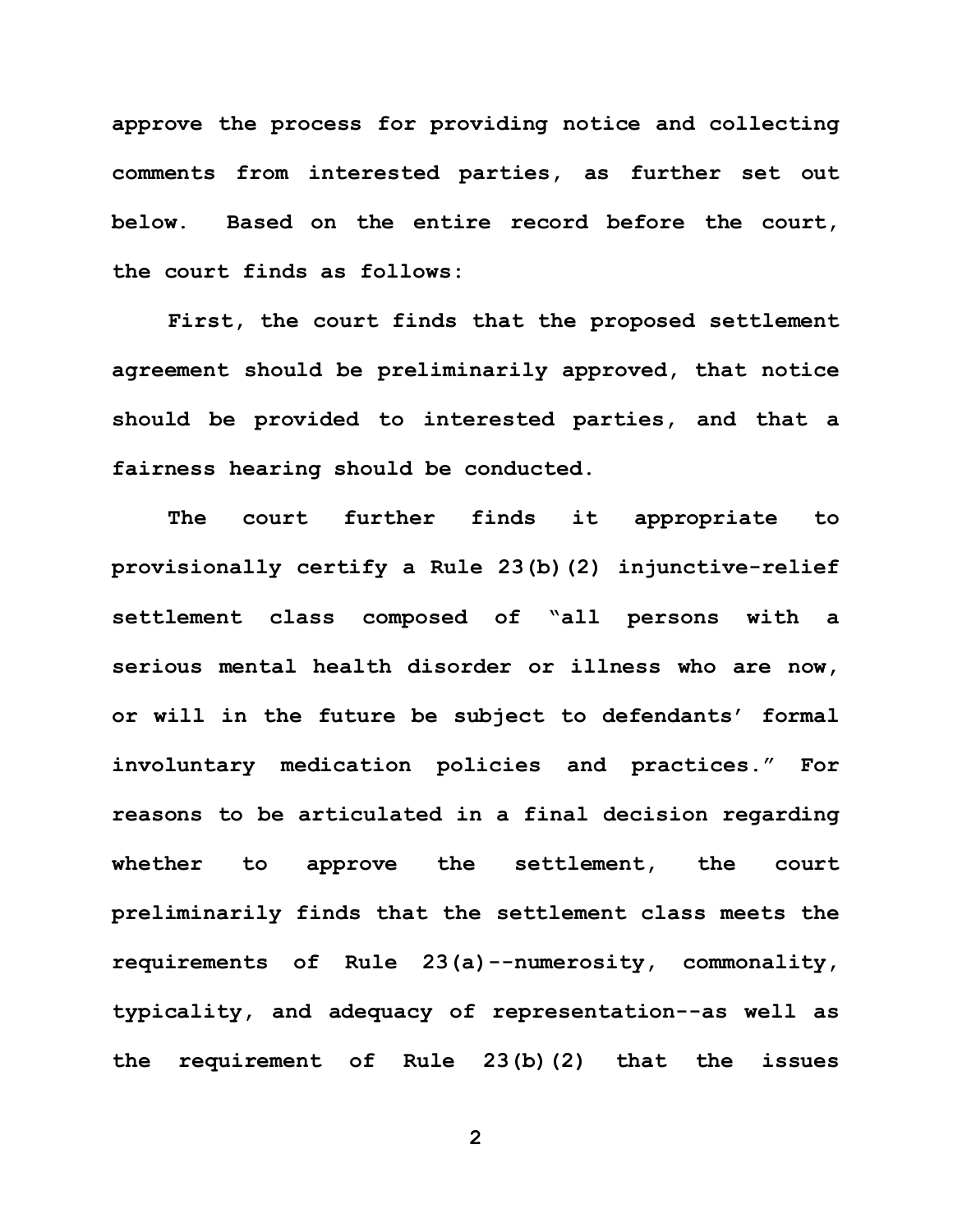**involved "apply generally to the class," such that "relief is appropriate respecting the class as a whole." The court preliminarily finds that plaintiffs' counsel in this case can capably serve as and should be appointed class counsel, based on the factors outlined in Rule 23(g).**

**Finally, the court finds that the notice and comment forms attached as exhibits to this order, and that the process for distributing and collecting these forms outlined below, constitute sufficient notice of and--together with the fairness hearing described below--opportunity to be heard on the proposed settlement agreement, as is required by due process and Rule 23(e).**

**It is therefore ORDERED that the joint motion for preliminary approval and notice of proposed settlement (doc. nos. 1248) is granted as follows:**

> **1.The proposed settlement agreement (doc. no. 1248-1) is preliminarily approved; final approval will be subject to a hearing and**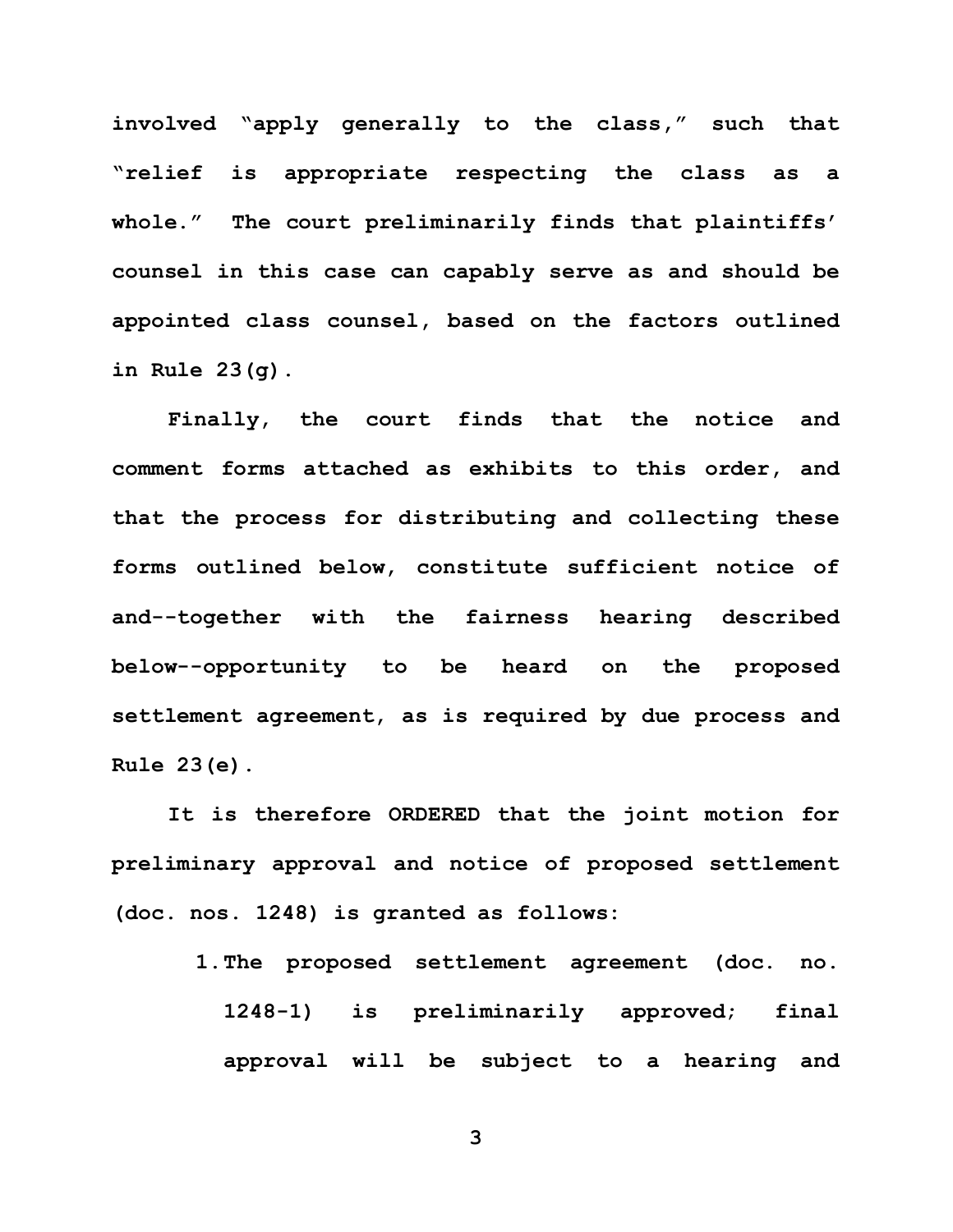**review by this court of any objections to or comments about the agreement's terms submitted by class members, and to the court's resolution of certain outstanding issues identified in a telephone conference held on May 9, 2017, and set for briefing below.**

- **2.An injunctive-relief settlement class, defined as "all persons with a serious mental health disorder or illness who are now, or will in the future be subject to defendants' formal involuntary medication policies and practices" is provisionally certified under Federal Rule of Civil Procedure 23(a) and 23(b)(2).**
- **3.The Southern Poverty Law Center, the Alabama Disabilities Advocacy Program, and Baker, Donelson, Bearman, Caldwell & Berkowitz, PC, are appointed as class counsel to represent the settlement class under Rule 23(g).**
- **4.The Alabama Department of Corrections (ADOC) is to provide notice of the proposed settlement**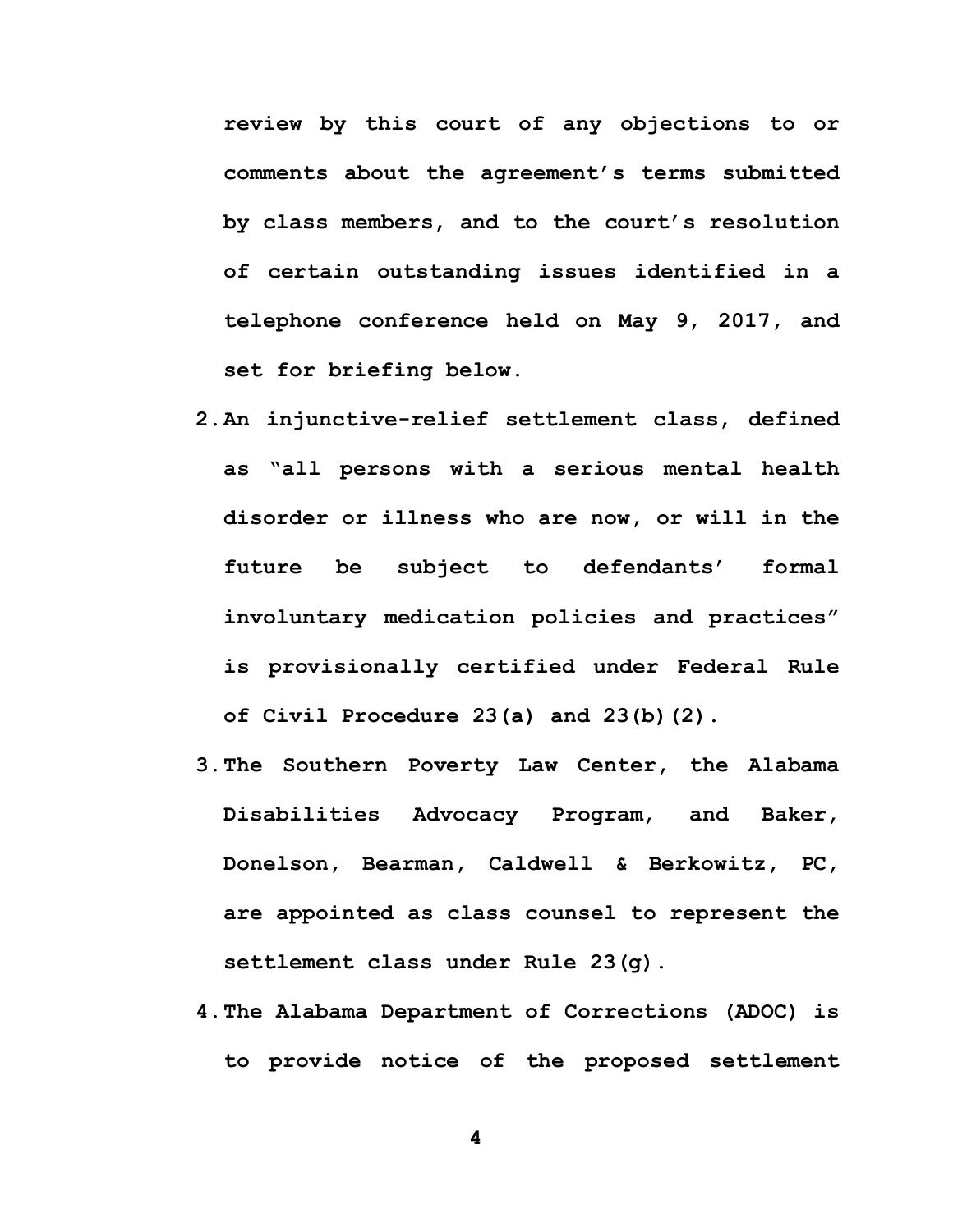**agreement as outlined below by June 2, 2017, and to collect comments from class members as further outlined below by the submission deadline of July 17, 2017 (referred to herein as the "comment period").**

**a.As a preliminary matter, the proposed settlement agreement (doc. no. 1248-1) and notice and comment forms (Exhibits A and B) are to be translated into Spanish, and printed in both Braille and large print, and these alternative format documents are to be distributed to each ADOC facility prior to June 2, 2017. Although posted documents need not be provided in any alternative format, any individual inmate with mental illness known to or believed to read only Spanish or to be vision-impaired must be provided individual copies of both the notice and comment forms in an appropriate**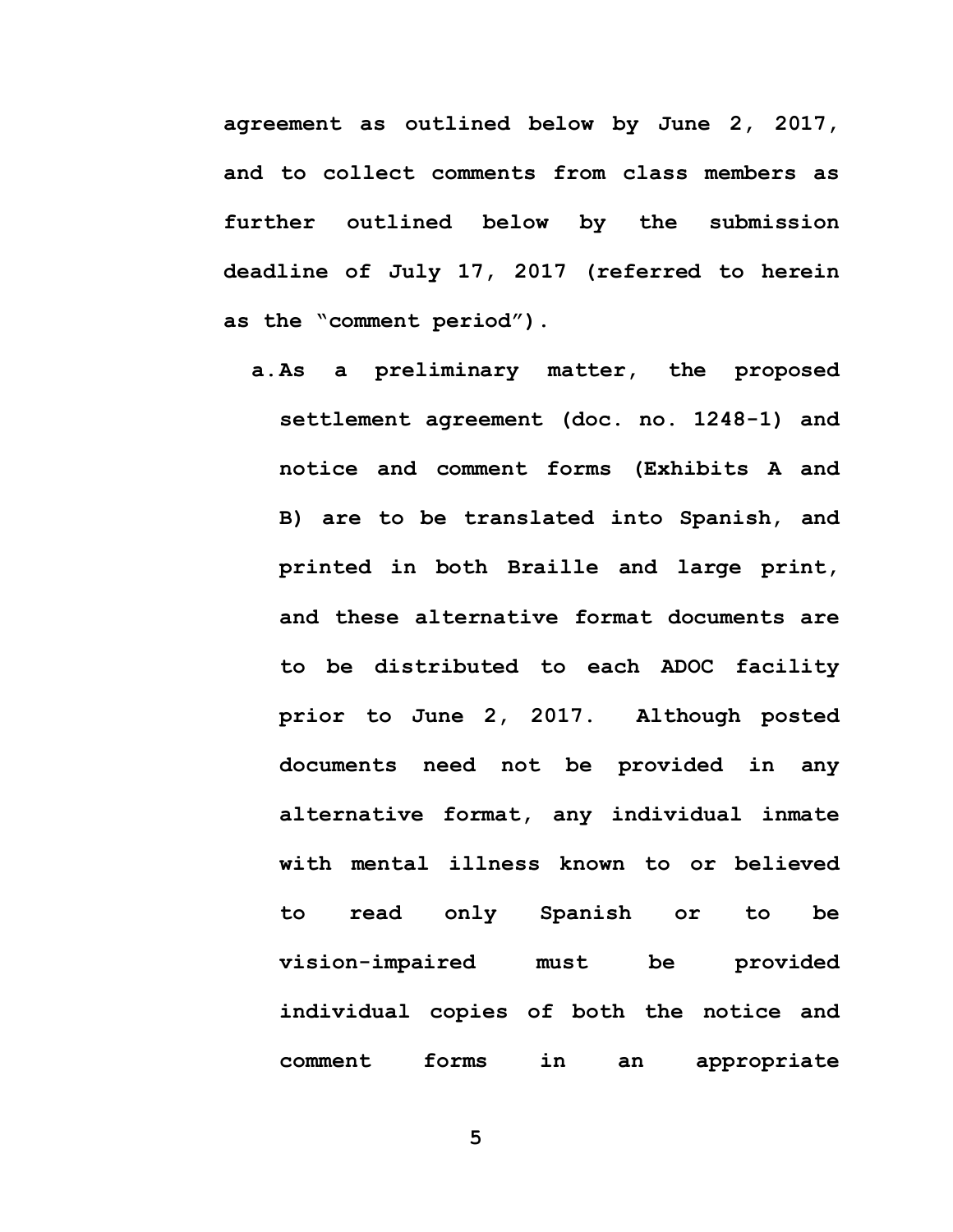**alternative format, and must be provided the agreement itself in an appropriate alternative format upon request. As to an inmate with mental illness who is illiterate or partially illiterate as to English or reads only Spanish or is vision-impaired and has difficulty reading any of the different format documents or has difficulty writing, if that inmate requests that the forms or the agreement itself be read to him or her, or requests assistance in completing a comment form, this request must be promptly accommodated by ADOC.**

**b.For the duration of the comment period, copies of the proposed settlement agreement are to be made available for inmates to review in the law library of each ADOC prison or work-release facility or, for facilities that have no law**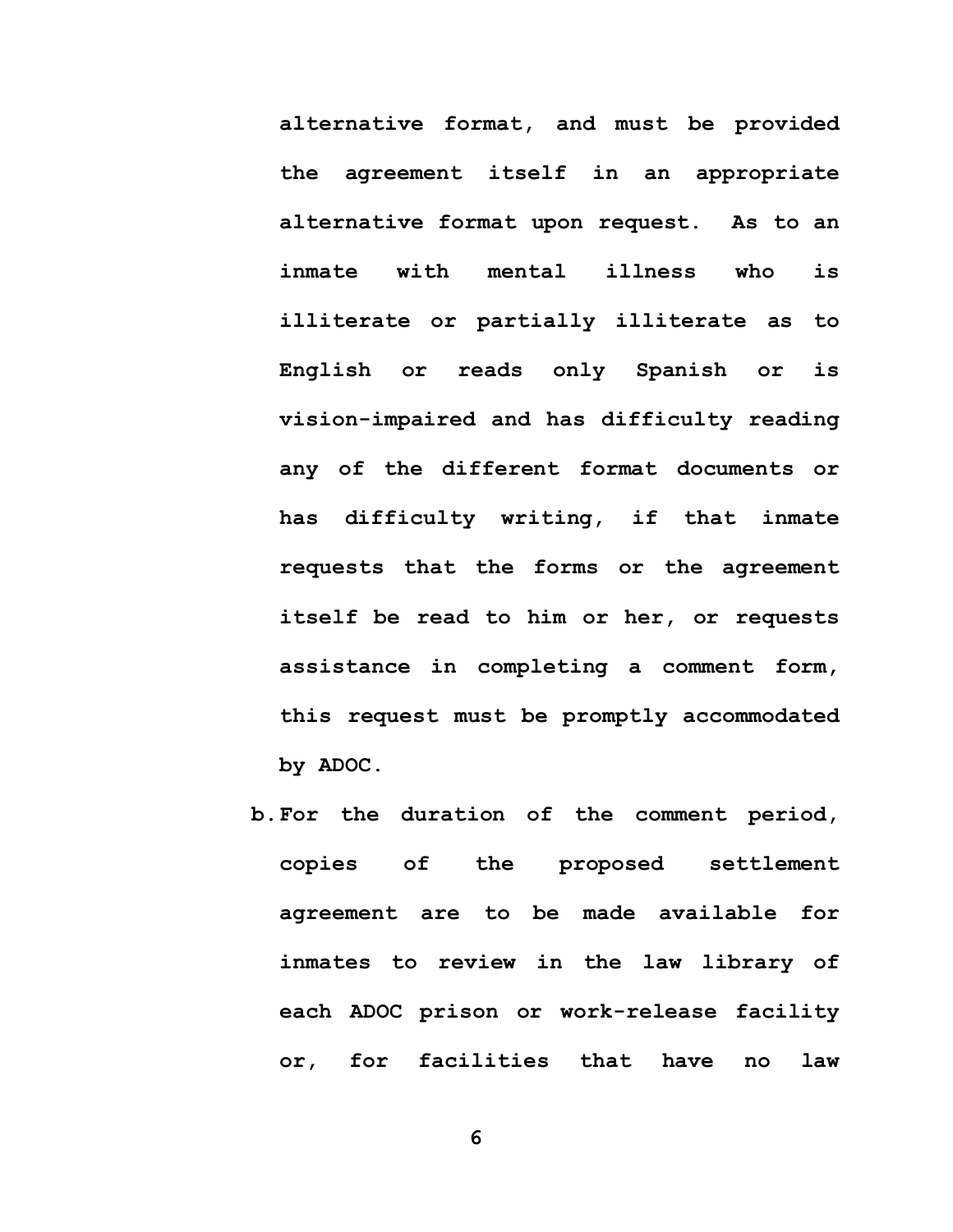**library, in the area where information for inmates is made available. At least one copy is to be made available per 250 inmates housed in any particular facility.**

- **c.A copy (including an alternative format copy, as appropriate) of the proposed settlement agreement is to be provided promptly upon request to any inmate who is not authorized or able to access the law library or other area where copies of the agreement are being made available.**
- **d.Copies of the notice form are to be made available for inmates to review in the dining areas and mental health office waiting areas of every major facility for the duration of the comment period.**
- **e.For inmates housed in Restricted Housing Units and infirmaries, the notice form is to be posted next to the shower area, and shall be delivered by hand to every inmate**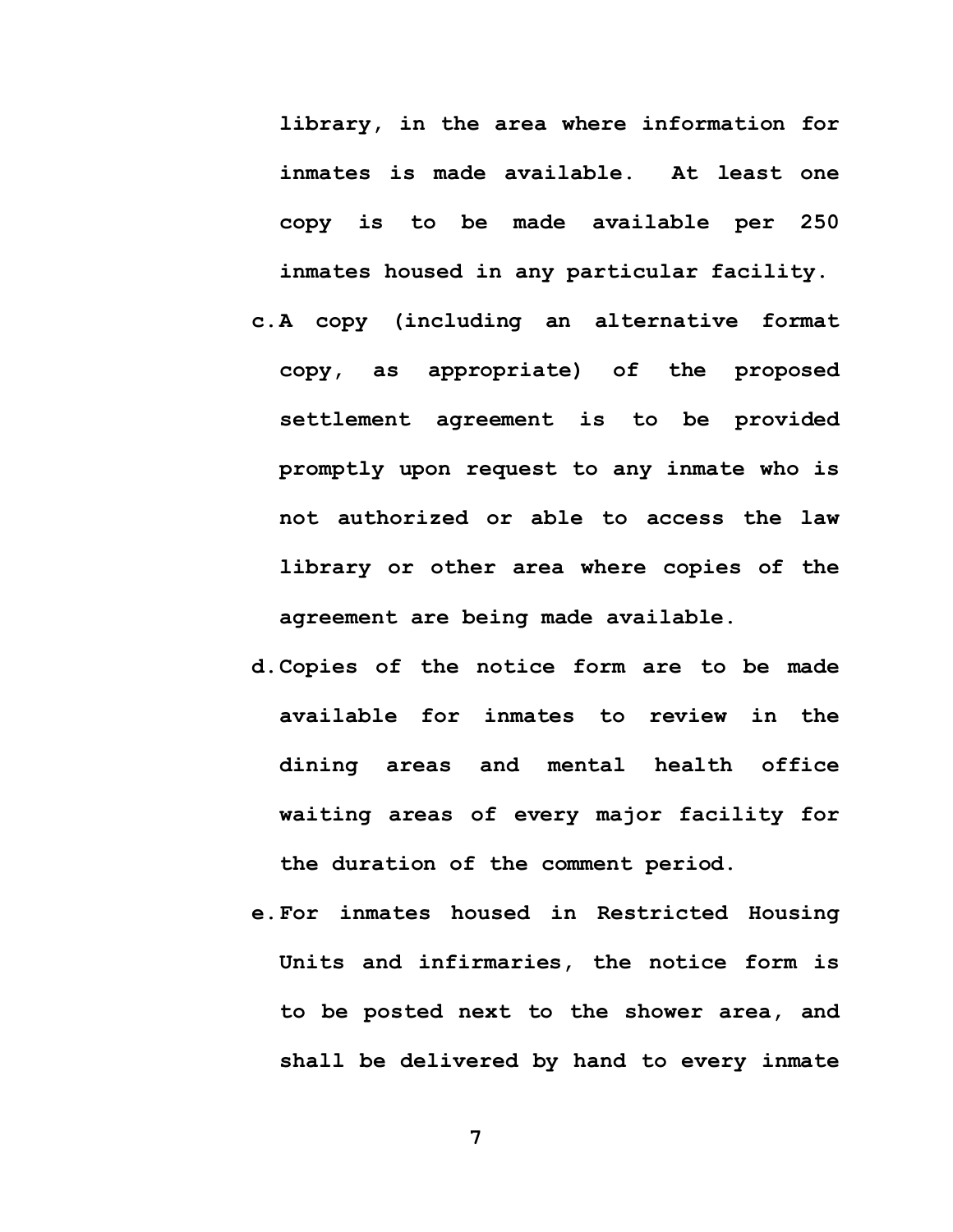**housed in a restrictive housing unit who is on the mental health caseload on or before June 2, 2017.** 

- **f.The notice form shall be posted for the duration of the comment period in each living unit in the Open Residential Treatment Units (RTU) at Tutwiler, Bullock, and Donaldson.**
- **g.The notice form, a copy of the comment form, and a pre-addressed envelope bearing the identifier "LEGAL MAIL" shall be distributed by hand to every inmate housed in an Intensive Stabilization Unit, Closed RTU, Semi-Open RTU, or in a crisis cell on or before June 2, 2017. A correctional officer employed by ADOC is to distribute these papers. ADOC is to maintain a roster that indicates, by name and AIS number, each inmate to whom these forms have been distributed. Inmates are to**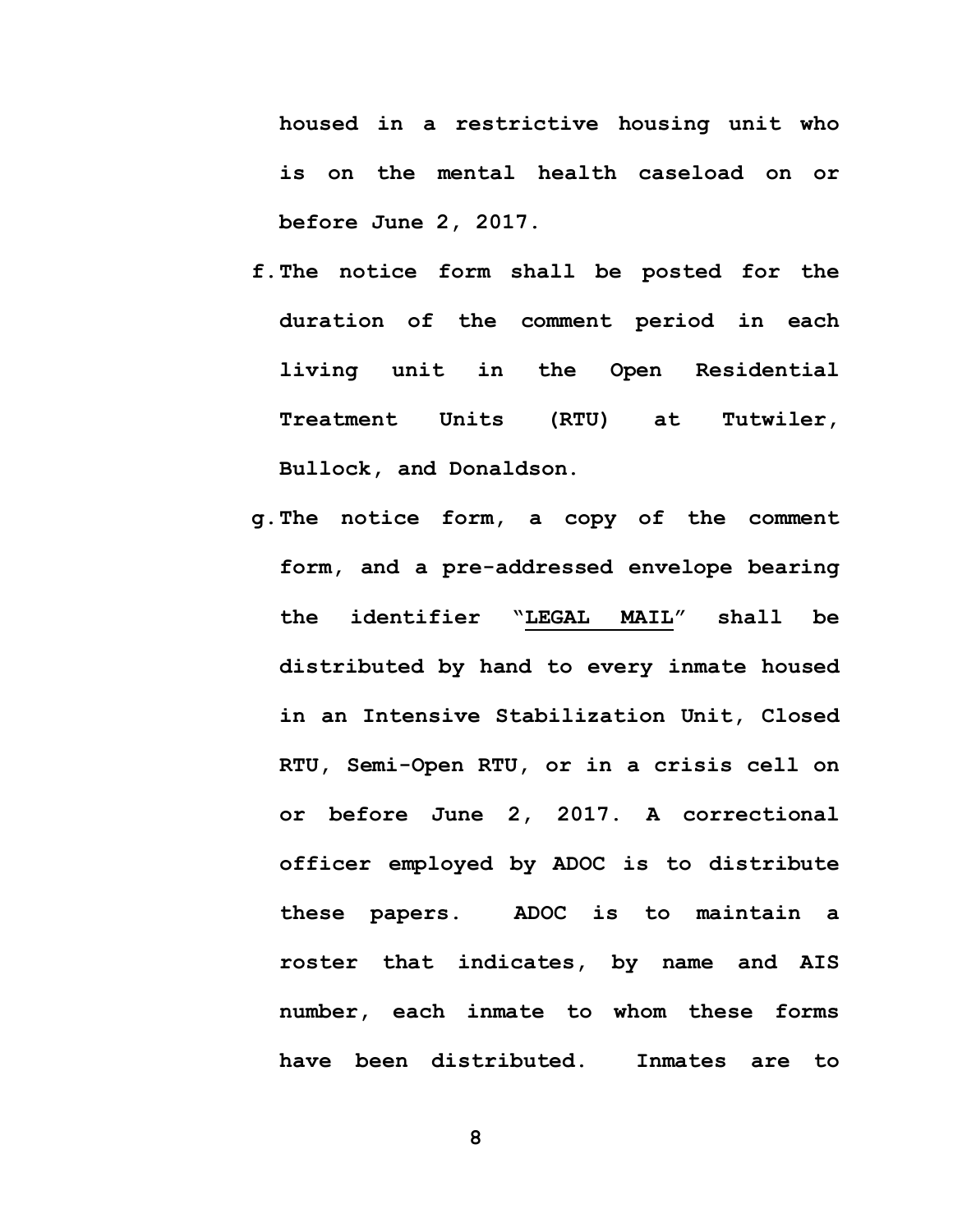**sign this roster upon receipt of the forms; in the event that an inmate refuses to sign or rejects the forms, the distributing officer is to note this on the roster.**

- **h.The comment form shall be distributed with the notice form to all inmates receiving the notice form by hand delivery. It shall be provided on request to all other inmates by the mental health staff and shall be available in the mental health offices of the major facilities.**
- **i.A mailed submission of the comment form by any inmate shall not count towards the current monthly limitation of two (2) legal mail items per inmate, nor shall postage be charged to the inmate.**
- **j.ADOC will reasonably cooperate in making arrangements to provide class members the**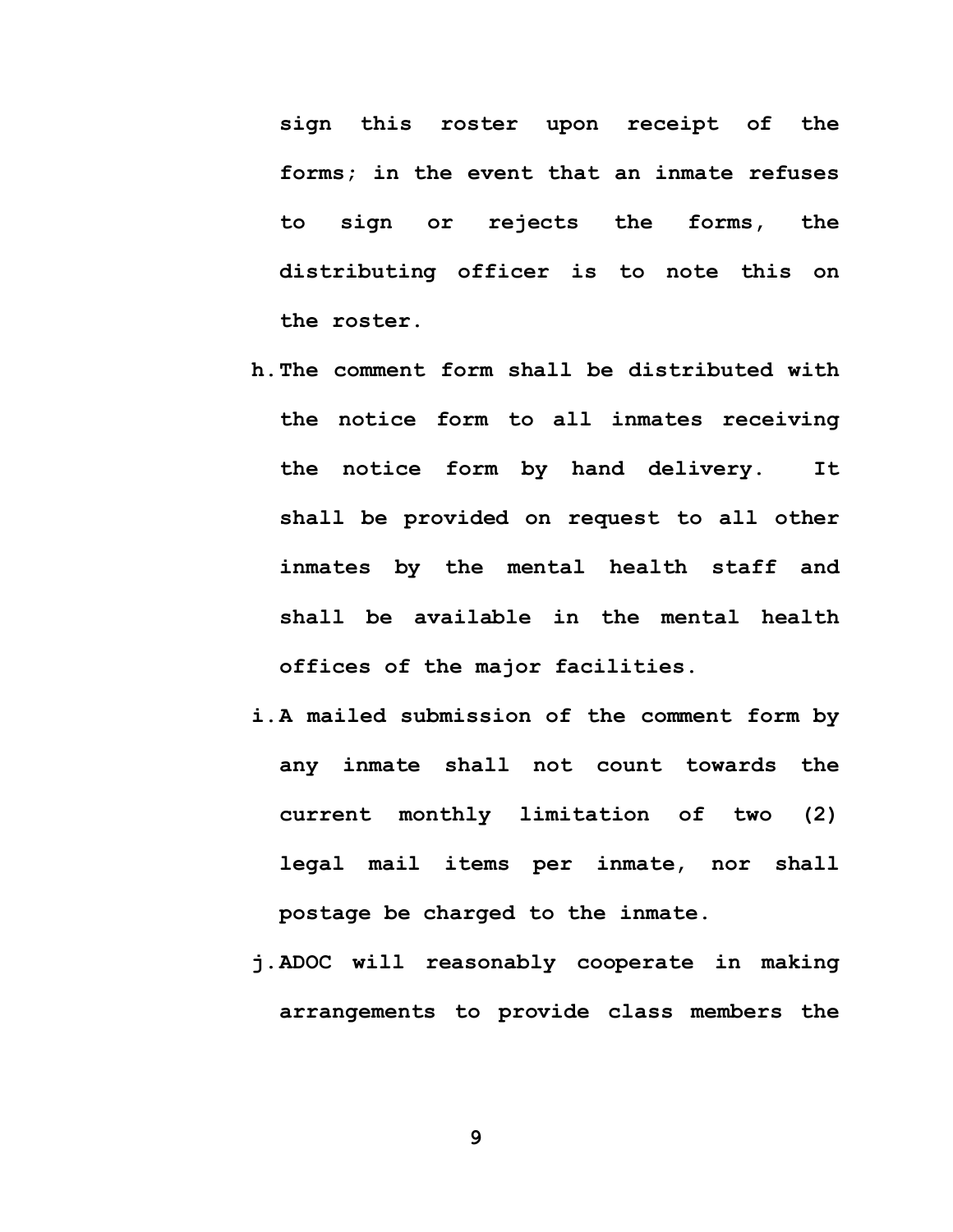**opportunity to meet with class counsel during the week of July 31, 2017.** 

- **k.Comments received by the clerk of court which are mailed on or before July 17, 2017 are compiled and docketed in a single docket entry. The clerk of court is to retain the original copies of all comments.**
- **5.By no later than August 7, 2017, the parties shall file briefs with the court addressing the following issues: (1) whether the revised Administrative Regulation 621 creates an avenue for judicial review of an adverse involuntary medication order, see, e.g., Washington v. Harper, 494 U.S. 210, 235 (1990) (finding no violation of procedural due process where prisoner could obtain judicial review of an involuntary medication order and where process created sufficient record to allow for review); (2) if the regulation does create an avenue for**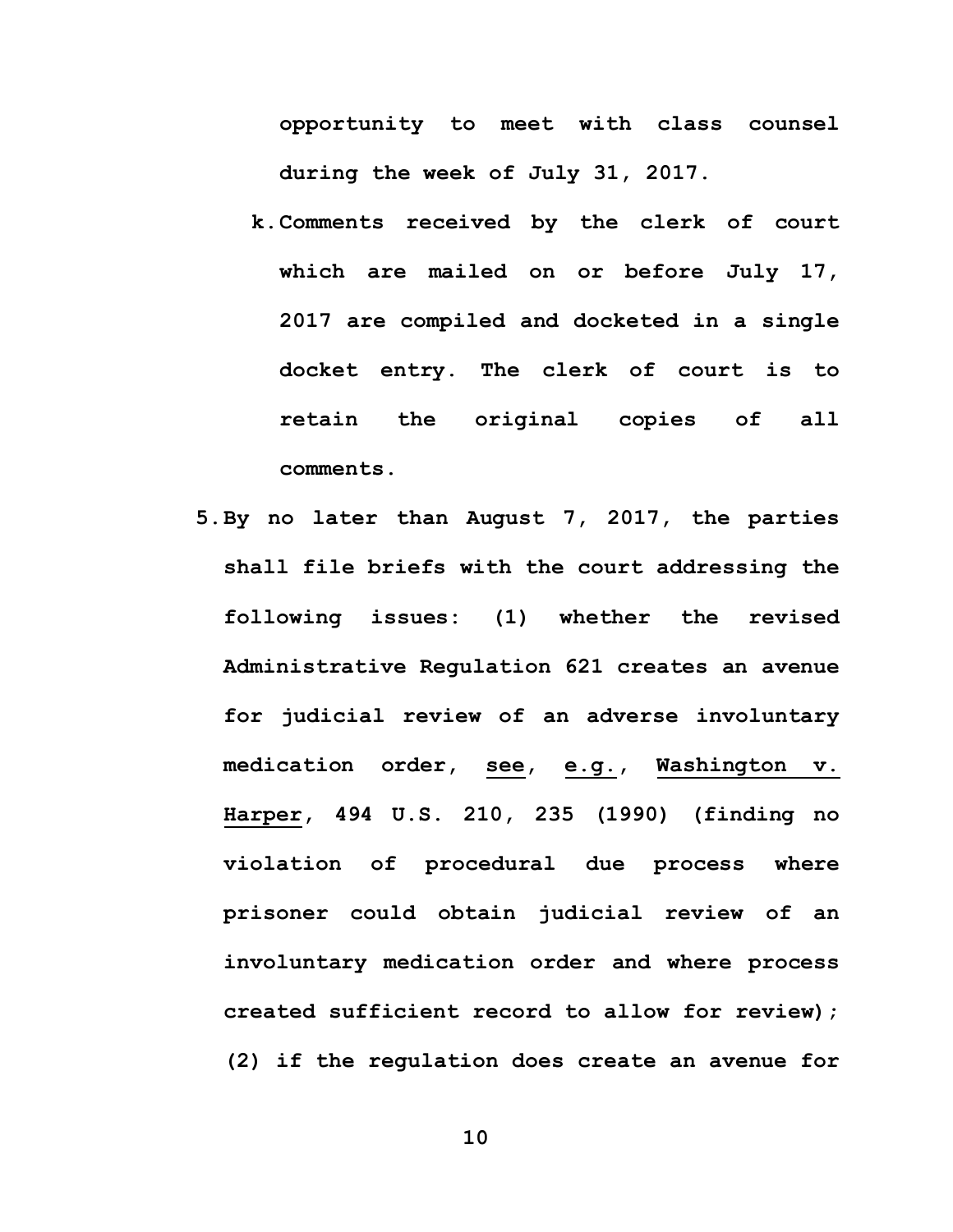**judicial review, how it does so; (3) if it does not create an avenue for judicial review, why it does not do so.** 

- **6.By no later than August 7, 2017, the parties are to file pre-hearing briefs, both summarizing by topic and responding to the objections to and comments on the proposed settlement agreement that have been submitted by class members. These briefs must include citations to the page numbers on which any referenced objections or comments appear in the docketed compilations of comments.**
- **7.A fairness hearing is set for 10:00 a.m. on August 23, 2017, in Courtroom 2FMJ of the Frank M. Johnson Jr. United States Courthouse Complex, One Church Street, Montgomery, Alabama. At this hearing, counsel for both parties must be prepared to respond to the objections and comments made by class members,**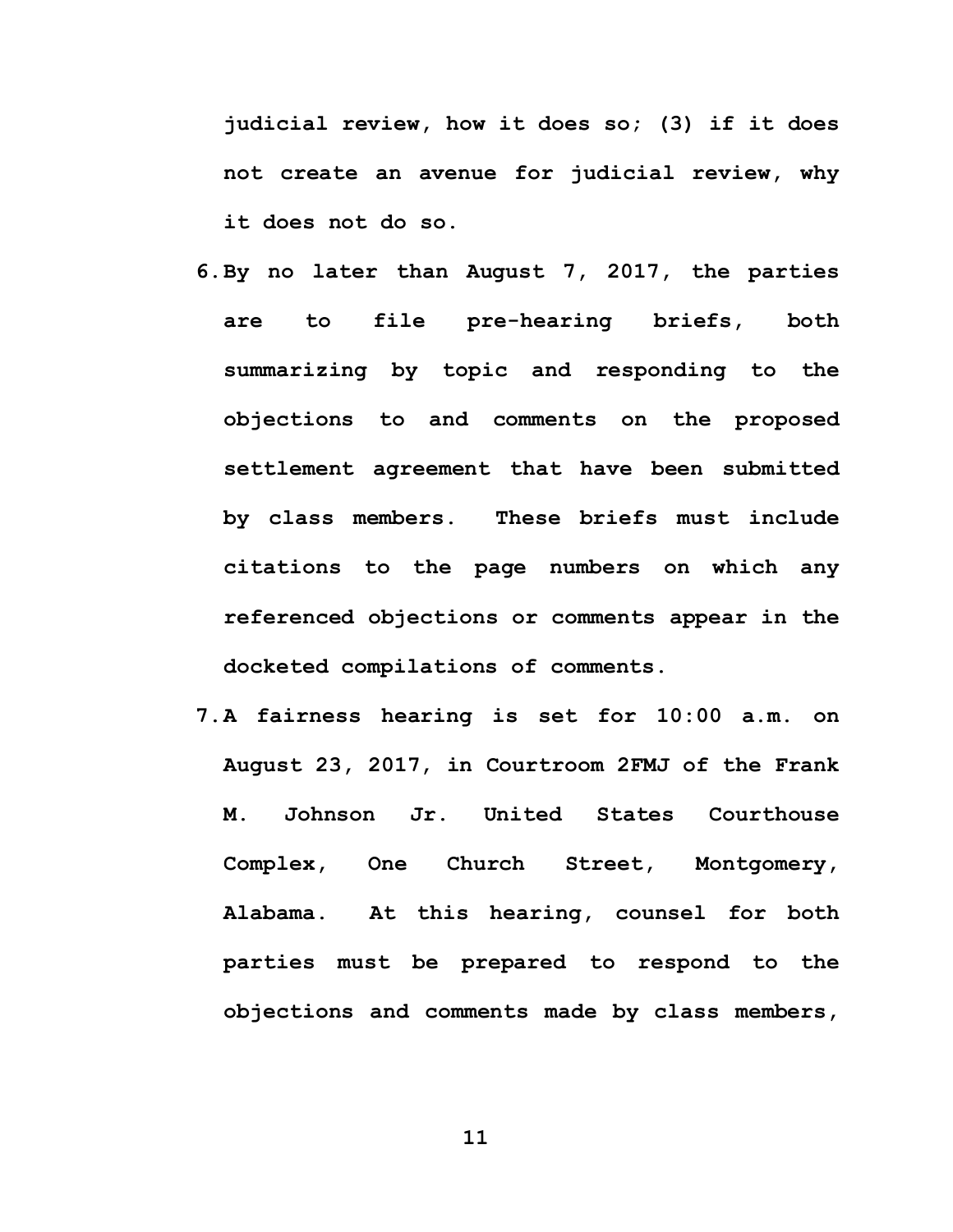**as well as to the court's concerns as outlined above.**

- **8.After receiving objections and comments from class members, the court will determine from whom it intends to hear oral testimony. This testimony will be heard by videoconference from various ADOC facilities.**
	- **a.By no later than August 9, 2017, the parties are to file with the court their suggestions as to which inmates the court should hear testimony. The parties are to consult with the clerk of court and file under seal a joint proposal as to arrangements for videoconferencing.**
	- **b.By no later than August 11, 2017, the court will inform the parties which class members the court would like to hear testimony, and which dates during the week of August 21, 2017, the court will hear testimony.**